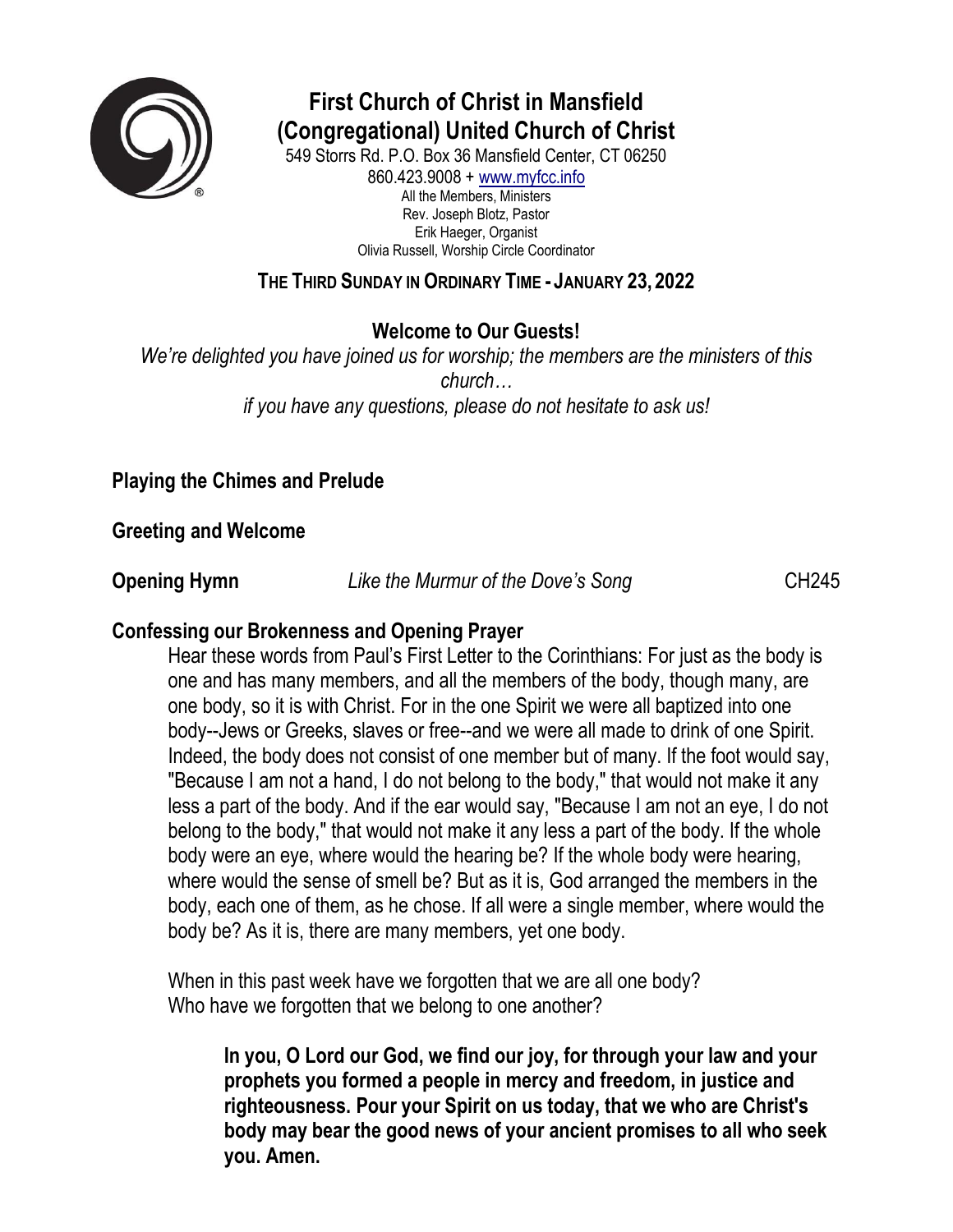

**Hebrew Scripture** Nehemiah 8:1-3, 5-6, 8-10

All the people gathered together into the square before the Water Gate. They told the scribe Ezra to bring the book of the law of Moses, which the LORD had given to Israel. Accordingly, the priest Ezra brought the law before the assembly, both men and women and all who could hear with understanding. This was on the first day of the seventh month. He read from it facing the square before the Water Gate from early morning until midday, in the presence of the men and the women and those who could understand; and the ears of all the people were attentive to the book of the law. And Ezra opened the book in the sight of all the people, for he was standing above all the people; and when he opened it, all the people stood up. Then Ezra blessed the LORD, the great God, and all the people answered, "Amen, Amen," lifting up their hands. Then they bowed their heads and worshiped the LORD with their faces to the ground. So they read from the book, from the law of God, with interpretation. They gave the sense, so that the people understood the reading. And Nehemiah, who was the governor, and Ezra the priest and scribe, and the Levites who taught the people said to all the people, "This day is holy to the LORD your God; do not mourn or weep." For all the people wept when they heard the words of the law. Then he said to them, "Go your way, eat the fat and drink sweet wine and send portions of them to those for whom nothing is prepared, for this day is holy to our LORD; and do not be grieved, for the joy of the LORD is your strength."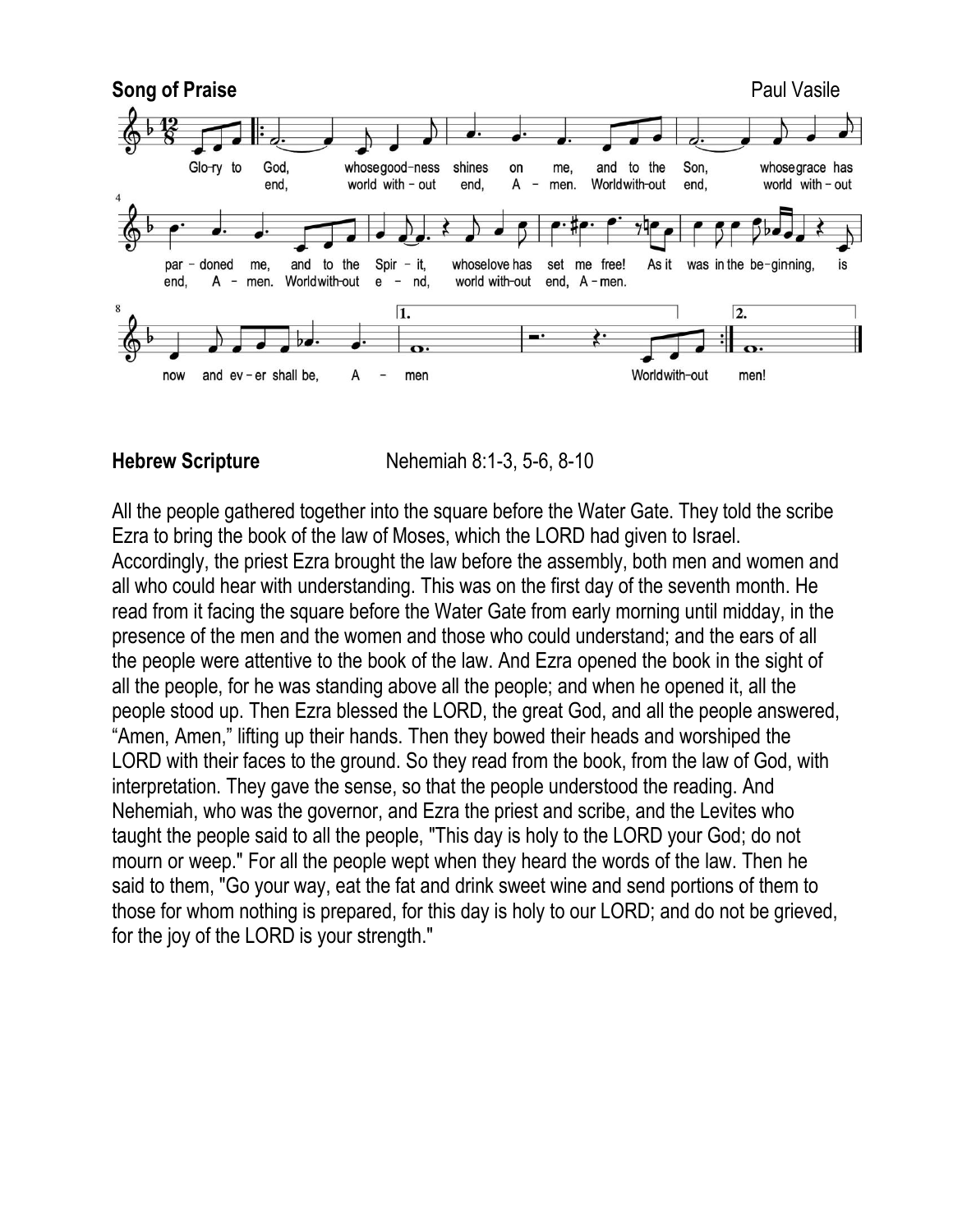### **Psalter** CH731

| 1  | The heavens are telling the glory of God;                 |
|----|-----------------------------------------------------------|
|    | and the firmament proclaims God's handiwork.              |
| 2  | Day to day pours forth speech,                            |
|    | and night to night declares knowledge.                    |
| 3  | There is no speech, nor are there words;                  |
|    | their voice is not heard;                                 |
| 4  | yet their voice goes out through all the earth,           |
|    | and their words to the end of the world.                  |
|    | In the heavens God has set a tent for the sun,            |
| 5  | which comes out like a bridegroom from his wedding canopy |
|    | and runs its course with joy and strength.                |
| 6  | Its rising is from the end of the heavens,                |
|    | and its circuit to the end of them;                       |
|    | and nothing is hid from its heat.<br>R                    |
| 7  | The law of the LORD is perfect,                           |
|    | reviving the soul;                                        |
|    | the decrees of the LORD are sure,                         |
|    | making wise the simple;                                   |
| 8  | the precepts of the LORD are right,                       |
|    | rejoicing the heart;                                      |
|    | the commandment of the LORD is clear,                     |
|    | enlightening the eyes;                                    |
| 9  | the fear of the LORD is pure,                             |
|    | enduring forever;                                         |
|    | the ordinances of the LORD are true                       |
|    | and righteous altogether.                                 |
| 10 | More to be desired are they than gold,                    |
|    | even much fine gold;                                      |
|    | sweeter also than honey,                                  |
|    | and drippings of the honeycomb.<br>R                      |

**Gospel** Luke 4:14-21

Then Jesus, filled with the power of the Spirit, returned to Galilee, and a report about him spread through all the surrounding country. He began to teach in their synagogues and was praised by everyone. When he came to Nazareth, where he had been brought up, he went to the synagogue on the sabbath day, as was his custom. He stood up to read, and the scroll of the prophet Isaiah was given to him. He unrolled the scroll and found the place where it was written: "The Spirit of the Lord is upon me, because he has anointed me to bring good news to the poor. He has sent me to proclaim release to the captives and recovery of sight to the blind, to let the oppressed go free, to proclaim the year of the Lord's favor." And he rolled up the scroll, gave it back to the attendant, and sat down. The eyes of all in the synagogue were fixed on him. Then he began to say to them, "Today this scripture has been fulfilled in your hearing."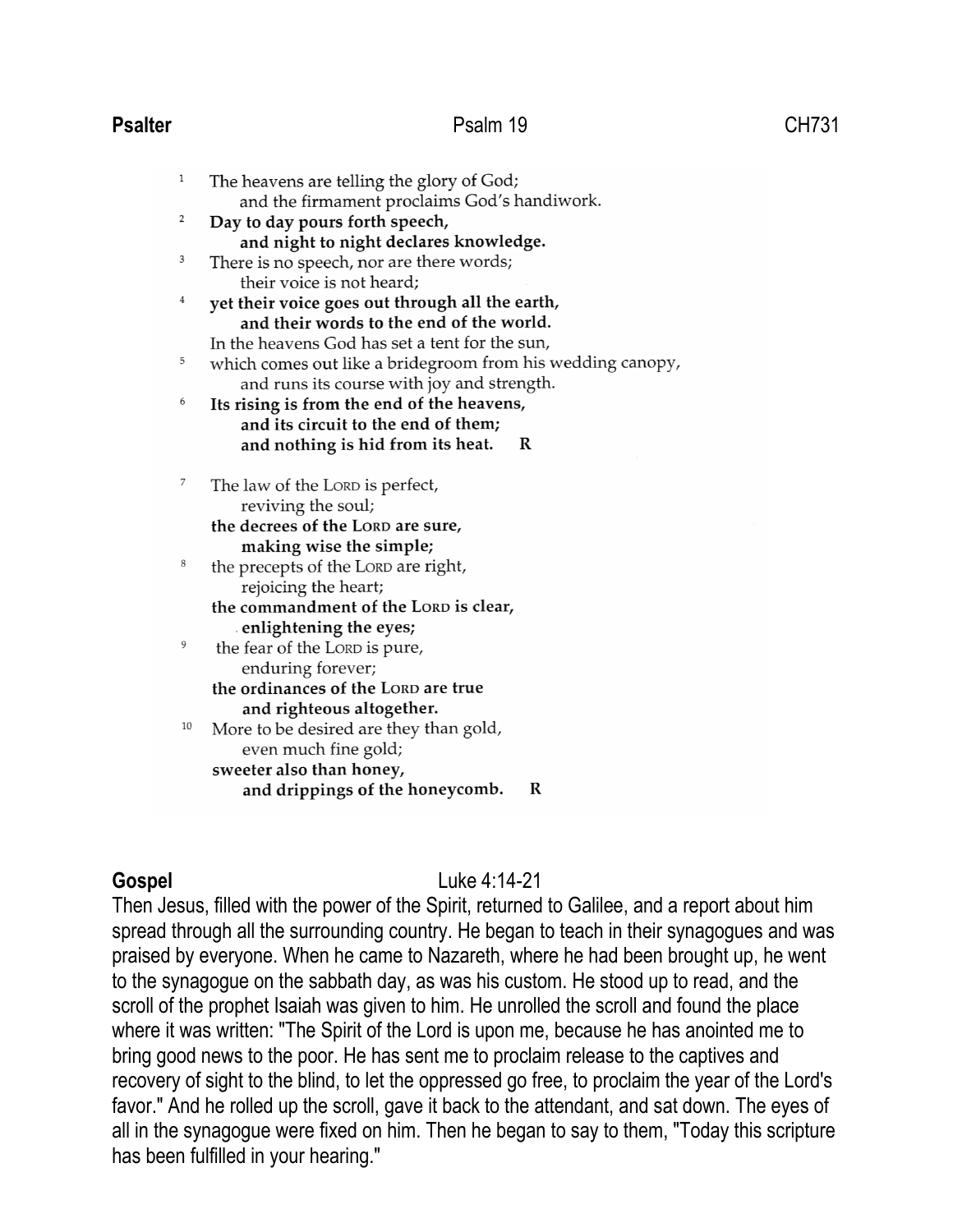# **Reflection**

## **The Prayers of the People and the Prayer of Jesus**

For the Church: that we may recognize our identity as members of the Body of Christ and manifest the Good News in our lives, our families, and our workplaces.

For the gift of discernment: that leaders and every member of the Christian community will listen for God's invitations and further the mission of Jesus in all the ways which the human family needs healing and enlightenment

For peace and a reduction in international tensions: that God will give all leaders a bigger vision, remove fear from their hearts, and pull back troops in Eastern Europe

For the members of Congress: that the Spirit will move them to greater cooperation, guide them in addressing the greatest issues in people's lives, and inspire them with ways promote the common good

For all who steward earth's resources: that we may recognize all of creation as God's gift to us and grow in awareness of our responsibility to care for the earth

For all who are ill: that the healing mission of Jesus will continue through our care for the sick, and may they experience support and assistance on their journey to healing.

For all who are dying: that they may be reconciled with those who are important to them and peacefully commend themselves to God's healing embrace

For peace and a reduction in international tensions: that God will give all leaders a bigger vision, remove fear from their hearts, and pull back troops in Eastern Europe

*Please pray the Prayer of Jesus in whatever language is most comfortable for you. The following are offered as examples…*

> **Our Father/Mother/Creator, who art in heaven, hallowed be thy name. Thy kingdom come. Thy will be done on earth, as it is in heaven. Give us this day our daily bread, and forgive us our debts/sins/trespasses, as we forgive our debtors/those who sin/trespass against us. And lead us not into temptation, but deliver us from evil. For thine is the kingdom, and the power, and the glory, forever. Amen.**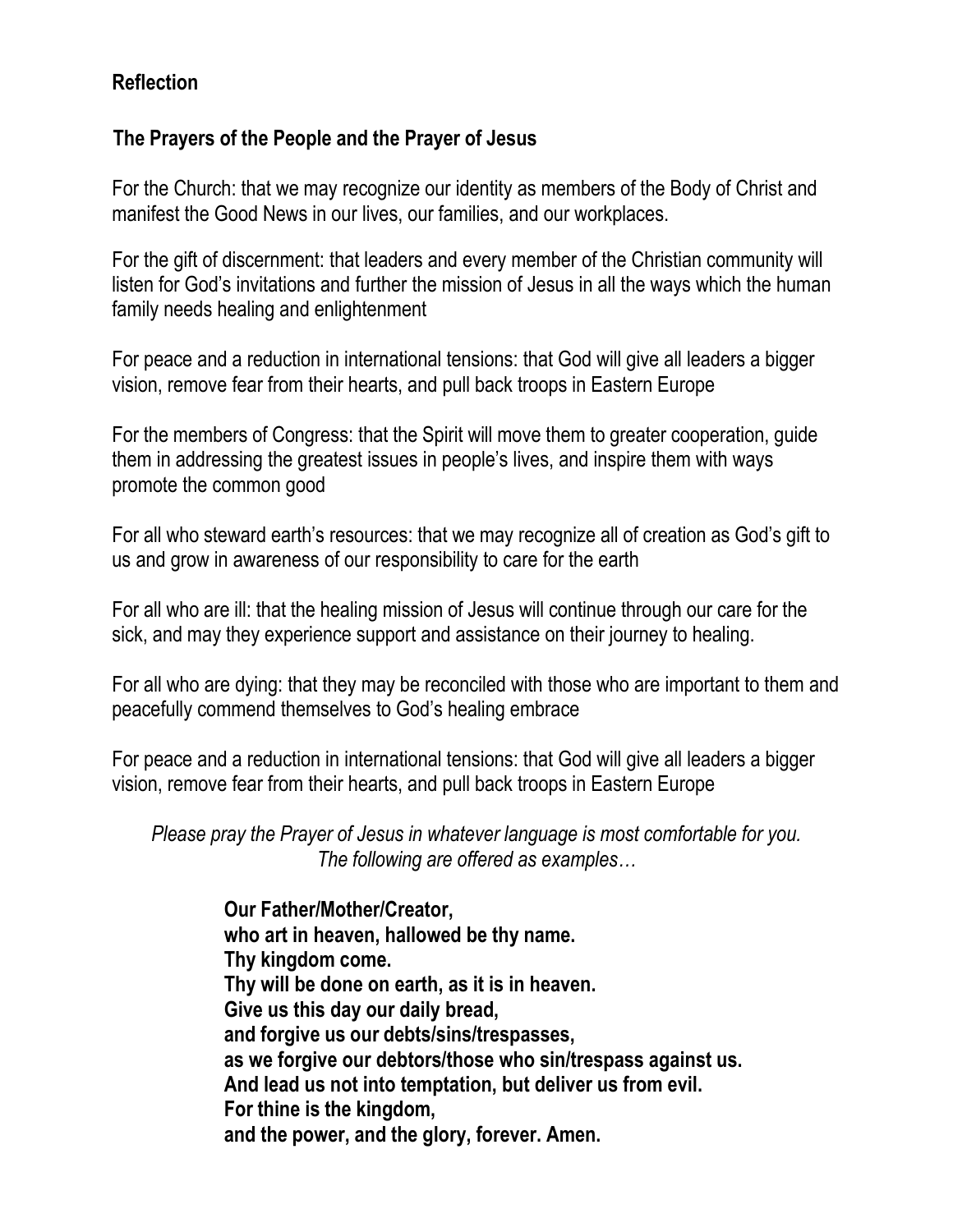### **Musical Offering** Erik Haeger

### *Offerings may be placed in passed plates, mailed to: First Church of Christ in Mansfield UCC. Box 36. Mansfield Center, CT 06250, or given online at [www.myfcc.info](http://www.myfcc.info/)*



### **Prayer of Dedication**

**Living God, your radiance shines in the beauty of creation. May our offerings support the work of this church, lifting up your hope and new life in our community. We dedicate ourselves to serving you through Jesus, the Light of the World. Amen.**

| Hymn | Praise My Soul the God of Heaven | <b>CH23</b> |
|------|----------------------------------|-------------|
|      |                                  |             |

**Benediction**

### **The Week Ahead...**

| Sunday, January 23    | 10:15am Worship and Worship Circle                                                                    |
|-----------------------|-------------------------------------------------------------------------------------------------------|
| Monday, January 24    | 10am First Church leads Worship at St Joseph Center for Living                                        |
| Tuesday, January 25   | 7pm Prayers at the End of the Day on Facebook                                                         |
| Wednesday, January 26 | 9:30am Covid Response Team on Zoom<br>11am-1pm Open Office Hours<br>1pm Book Group in Fellowship Hall |
| Thursday, January 27  | <b>7pm Music Ministry</b>                                                                             |
| Sunday, January 30    | 10:15am Worship and Worship Circle<br>10:45am Congregational Meeting                                  |